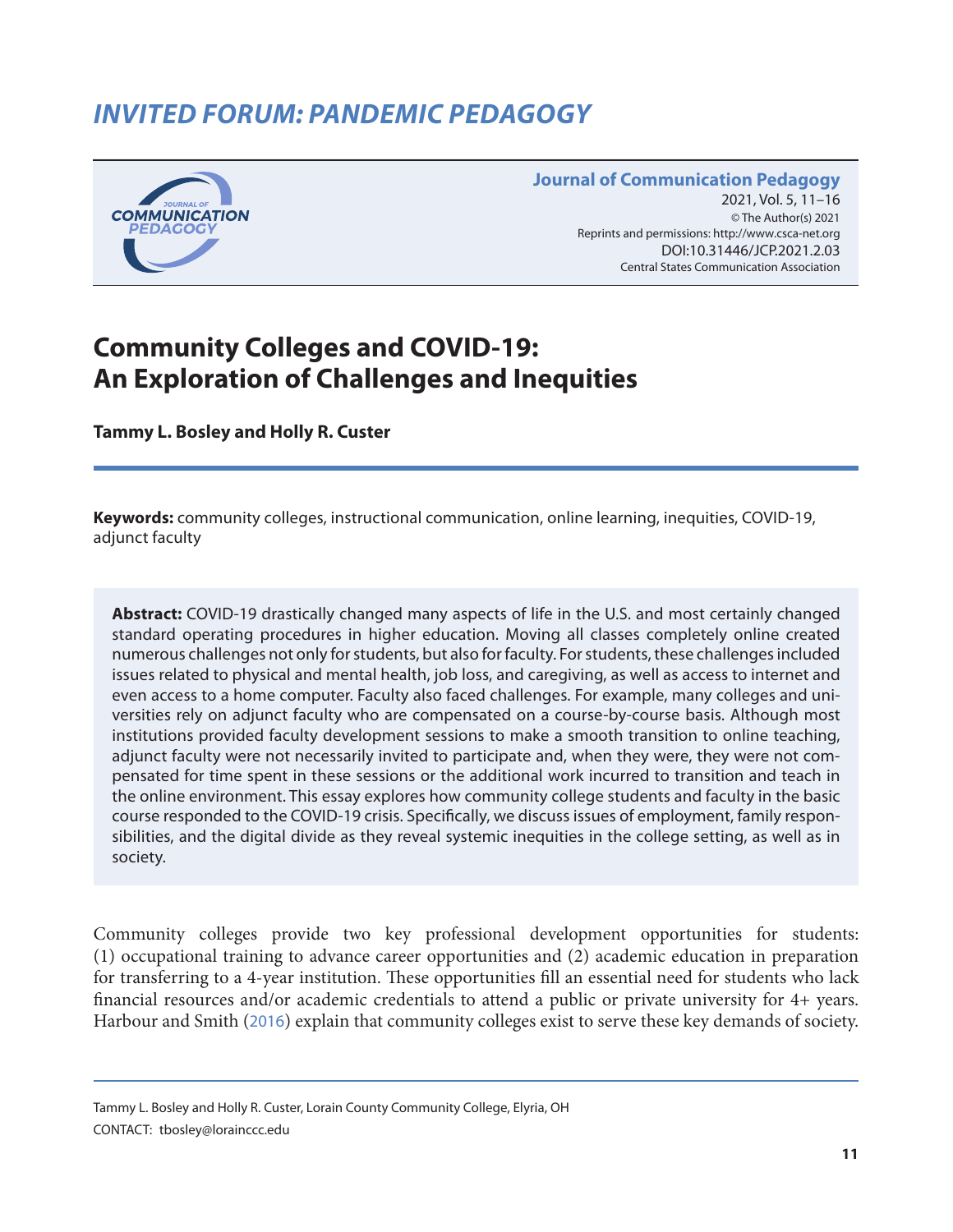In this sense, they are the bedrock of their communities as administration, faculty, and staff respond to the needs of the time.

COVID-19 introduced a need that community colleges had not previously faced. As was the case in most if not all higher education institutions, all instructors were forced to transition their classes quickly to online delivery in March 2020. Although online teaching and learning was not new to our institution, we had never faced the challenge of offering all of our courses fully online, not to mention all student services, administrative needs, and staff roles. Furthermore, this monumental transition took place in under 14 days.

In this essay, we explore some of the ways COVID-19 affected community college students and faculty. More specifically, we examine challenges faced by students and adjunct faculty members, especially those that perpetuated inequities. Because both authors are faculty at this community college, we were afforded the unique opportunity to be participant observers as problems unfolded during the crisis. We arrange our account in two main areas: community college student challenges and community college faculty challenges.

## **Community College Student Challenges**

As Fong et al. ([2017](#page-5-0)) reported, compared to their 4-year college counterparts, community college students are more likely to be first-generation, non-White, lower income, working (full- or part-time), and generally non-traditional (i.e., age 28 and older). This is particularly important since statistics show that students in these demographics are at higher risk for contracting and spreading COVID-19 than the majority of 4-year college and university students. To clarify, the Centers for Disease Control and Prevention (CDC) ([2020](#page-5-0)) reported that people of color and lower socioeconomic status (SES), as well as essential workers were disproportionately affected by the virus.

Certainly, these higher risk factors increased anxiety among community college students attending our institution. For example, some students feared exposing their grandparents to the virus since they live in the same house. Unfortunately, many of these same students were also employed as essential workers (e.g., grocery store checkers, baggers), which increased the chances that they could infect their grandparents.

Moreover, these community college students also faced financial challenges. Whereas some students expressed anxiety about being essential workers, others worked in service professions (e.g., restaurant workers, retail clerks) and were furloughed or terminated as a result of health and safety restrictions imposed on small businesses. Another challenge imposed on many community college students was access to computers and reliable internet at home (Barzilai-Nahon, [2006](#page-5-0), p. 269). To clarify, because the computer labs were closed, students that relied on lab computers with reliable internet, many could not complete assignments. Furthermore, many of the students that reported having a computer and internet access in their homes explained that the entire family had to share a single device. Imagine the complications of working from home, managing children's K-12 online learning, and completing online college courses on a single personal computer. Certainly, the digital divide was felt acutely among students at our community college during COVID-19.

Our institution responded to the digital divide challenges associated with computer and internet accessibility in two important ways. First, the college's Advocacy and Resource Center (ARC) made small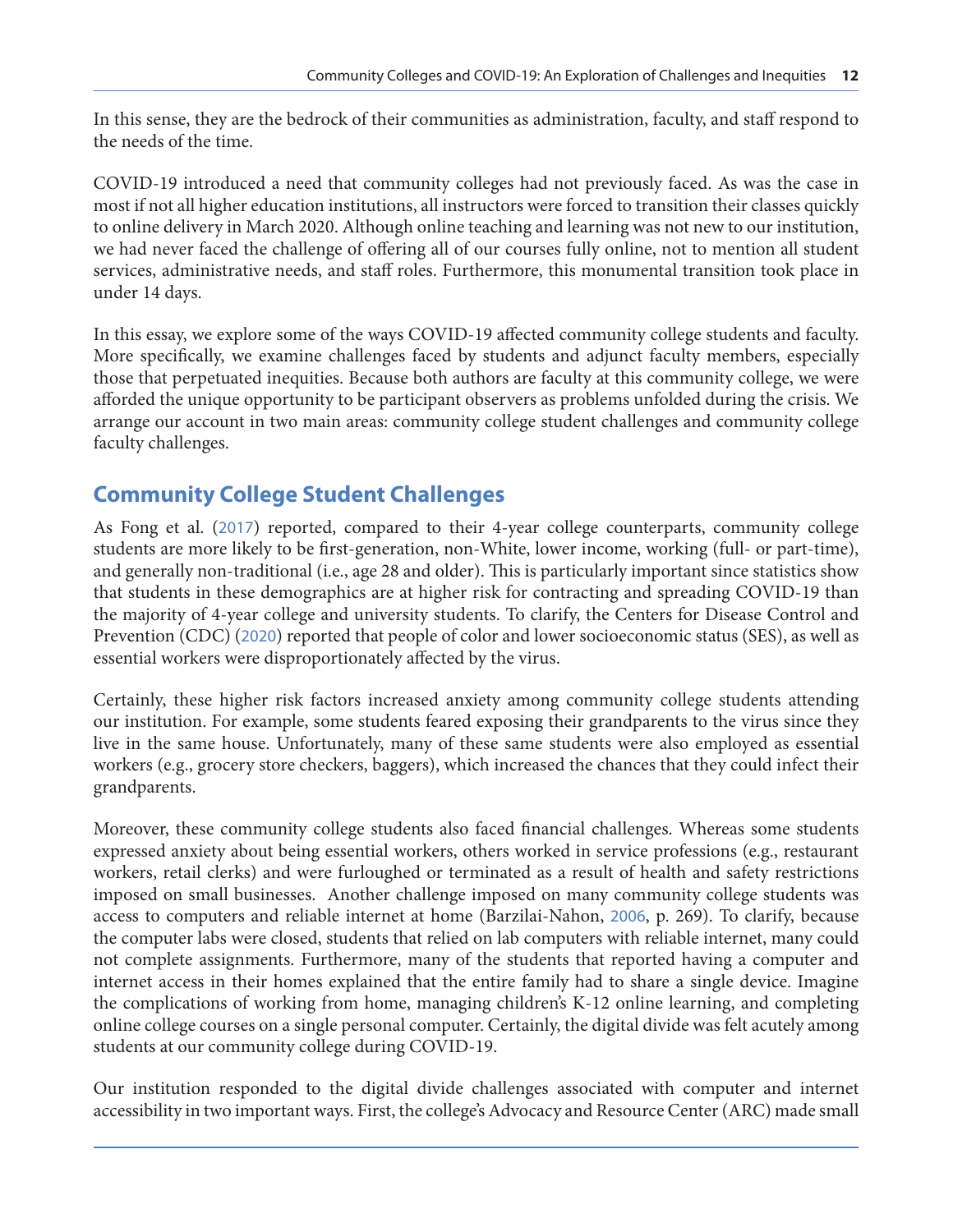grants available to purchase digital equipment. Second, the IT department loaned refurbished computers to students to use at home. Not all students took advantage of these affordances and, instead, relied on their smartphones to complete online assignments. Although simple assignments (e.g., discussion posts) can be completed via most smartphones, other assignments (e.g., papers, tests, recorded speeches) are not a good fit for this platform. Editing features are limited on smartphones, small screen size makes it difficult to read test questions, and slow processing speeds and battery life make extended use nearly impossible. Consequently, students that relied on smartphones were put at a disadvantage that resulted in much lower scores than their classmates with computer and internet access.

In addition to these aforementioned problems, even when computer and internet access was available, many students had never used the college's learning management system (LMS). To clarify, colleges and universities have been offering online classes for years (Kentnor, [2015](#page-5-0)). However, many students at our community college had never participated in online learning prior to the pandemic. To address this challenge, our community college offered student training sessions through the eLearning Department. They offered these opportunities in a number of formats (e.g., drop-in labs, traditional staff-led workshops, one-on-one appointments, and both synchronous and asynchronous online training videos).

These institutional level affordances were helpful to some extent; however, students also faced challenges on a course-by-course basis. One particularly difficult transition occurred in the skills-based Basic Communication course. Based on guaranteed transfer agreements by the State, this course must include teaching and learning in communication theory; interpersonal communication; researched informative, persuasive, and group speeches; as well as an impromptu speech and two exams.

In the year prior to the transition to online learning brought about during COVID-19, the Communication Studies Program Coordinator (also one of the authors of this essay), developed a fully online version of the Basic Course. Through a partnership with the college's eLearning Division and Quality Matters (QM), the online version of the Basic Course went through a rigorous process to provide a class that students could successfully complete while remaining engaged with their peers and audience members to fulfill the standards of the class. The final version of the online class was offered for three semesters prior to the pandemic. The original plan was to train adjunct faculty how to teach the Basic Course online using this class as a model. However, the pandemic accelerated that process not just for adjuncts but for all faculty.

Having a fully online Basic Course available as a model for all instructors certainly helped eased some of the difficulties involved in transitioning face-to-face courses into fully online ones. For instance, the class included a recording platform for presentations that worked on smartphones and computers. This platform also allowed students to complete a group project in the same online space, eliminating the need to meet face-to-face. Additionally, all assignments, rubrics, audio lectures, and exams were already in place for students to access. Moreover, the college embedded WebEx into the LMS for all classes so that students could meet with their instructors as needed.

Although helpful, this preparedness did not yield a seamless transition for students. As previously mentioned, not all students had access (or only had limited access) to computers and the internet. Digital fatigue was also an issue. Living life fully online 24/7 proved to be overwhelming for students. Some students claimed it was too difficult to schedule a virtual out-of-class meeting with the instructor or their classmates. Thus, many students relied on the telephone to keep them connected and moving forward successfully.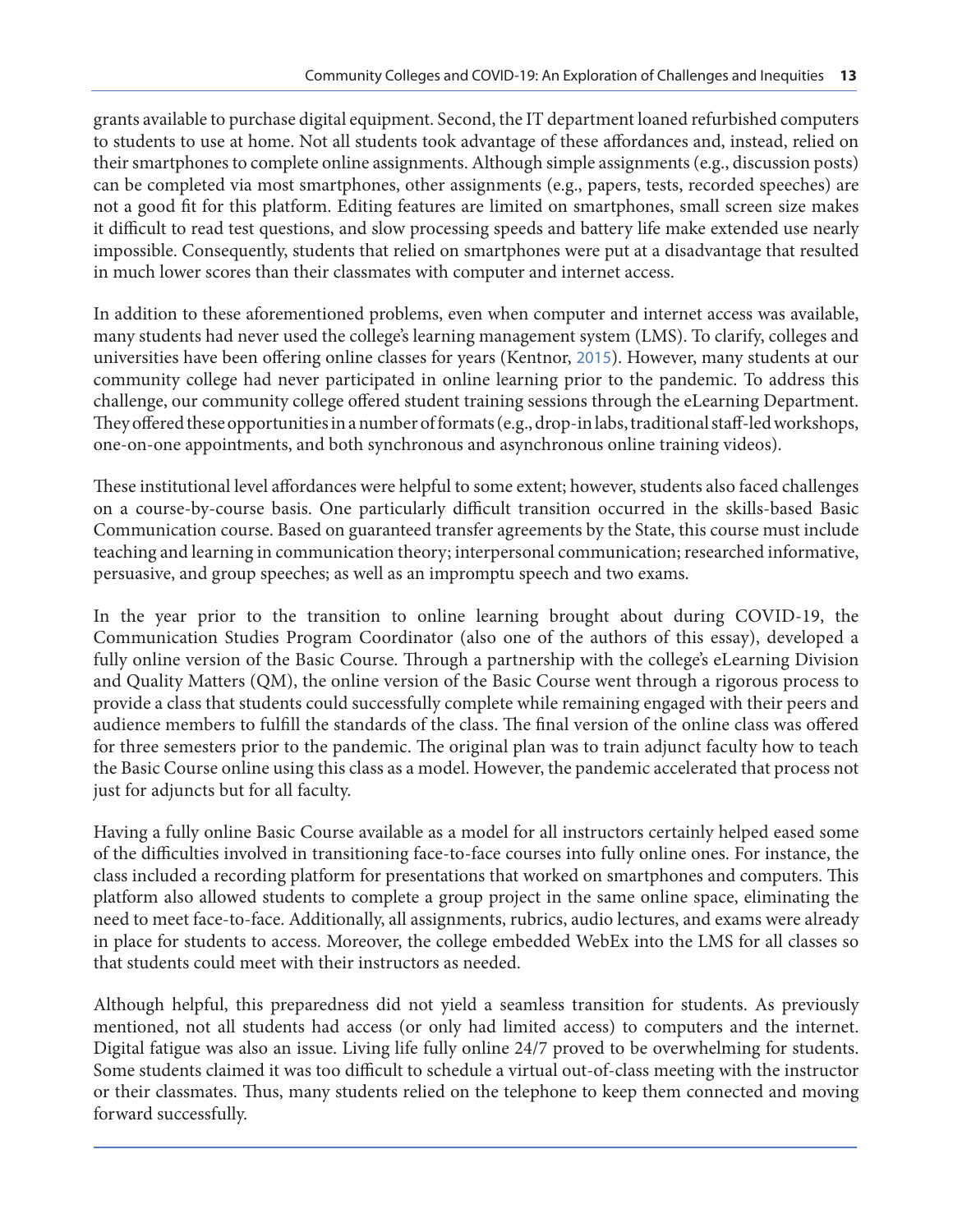Another problem with transitioning the Basic Communication course to an online one was the need to have an audience when giving speeches. Given State mandates, COVID-19 risk factors, employment issues, and family responsibilities, it simply was not possible to require students to gather a face-to-face audience for their presentations. Although students did learn important skills about developing and delivering speeches on-camera, they were not afforded an opportunity to practice skills that are easily incorporated into a face-to-face speech event (e.g., answering questions, managing feedback, connecting with the people). Arguably, most students did complete the Basic Communication course; however, doing so did come at the expense of some student learning outcomes.

# **Community College Faculty Challenges**

It is no secret that many institutions rely on adjunct faculty to keep tuition rates low. Although the practice of hiring part-time faculty occurs in both 2-year and 4-year colleges, this practice is arguably more pronounced at community colleges. For example, adjunct hiring rates rose over 104% across institutions between 1993–2013, bringing the full-time to part-time ratio at community colleges to 1:2 (National Education Statistics as cited in Xu, [2019](#page-5-0)). Unlike their full-time cohorts, "part-time faculty are less knowledgeable about college services and resources; frequently lack access to an office space, phone line, or computer; have fewer professional relationships with colleagues; and often struggle financially as a result of low pay" (Bickerstaff & Ran, [2020](#page-5-0), p. 3). Furthermore, in the authors' region, many adjuncts teach at multiple colleges with an average course load ranging from 12–27 ILUs. This disparity is further extended by minimal to no access to health-care benefits.

For adjunct instructors, the landscape of their career in higher education consists of teaching multiple courses at multiple institutions for much less than that of their full-time faculty colleagues. When COVID-19 forced higher learning institutions to transition immediately to online coursework only, adjunct faculty felt a burden perhaps higher than traditional faculty. This added workload meant more work for no additional pay, learning multiple online course management tools used at the different institutions where they were employed, and trying to work with administrations who struggled to aid even their full-time employees.

Adjunct faculty are paid less than minimum wage per course taught when preparation and grading time are included. Moreover, many institutions limit the number of courses one adjunct may teach to avoid paying for health care. Consequently, many adjunct faculty teach at multiple institutions simultaneously simply to earn enough to make ends meet. One author of this essay often teaches five courses per semester at multiple institutions that amounts to 100+ students in these speaking and writing intensive courses. A typical workweek (including preparation and grading time) ranges from 60–70 hours.

When the pandemic caused all coursework to transition to online delivery, all faculty including adjuncts had to learn quickly to teach online. Although some had some training, not all did. Moreover, the colleges did not offer additional pay for adjuncts that had to add training to their schedules. Essentially, all faculty including adjuncts were trying to learn to use the digital tools to teach online, as well as the new digital resources students would be using. For adjuncts, this came with limited to no training in how to teach online, how to use the new student tools, and what affordances those tools offered. Unfortunately, with COVID-19, all faculty, staff, and administrators were overwhelmed. Consequently, when adjuncts reached out for help regarding how to access and use these new tools, they often waited days or even weeks for a response. Meanwhile, when students rightly looked to their instructors for guidance, many adjuncts felt ill-prepared to meet their needs even though they wanted to do so.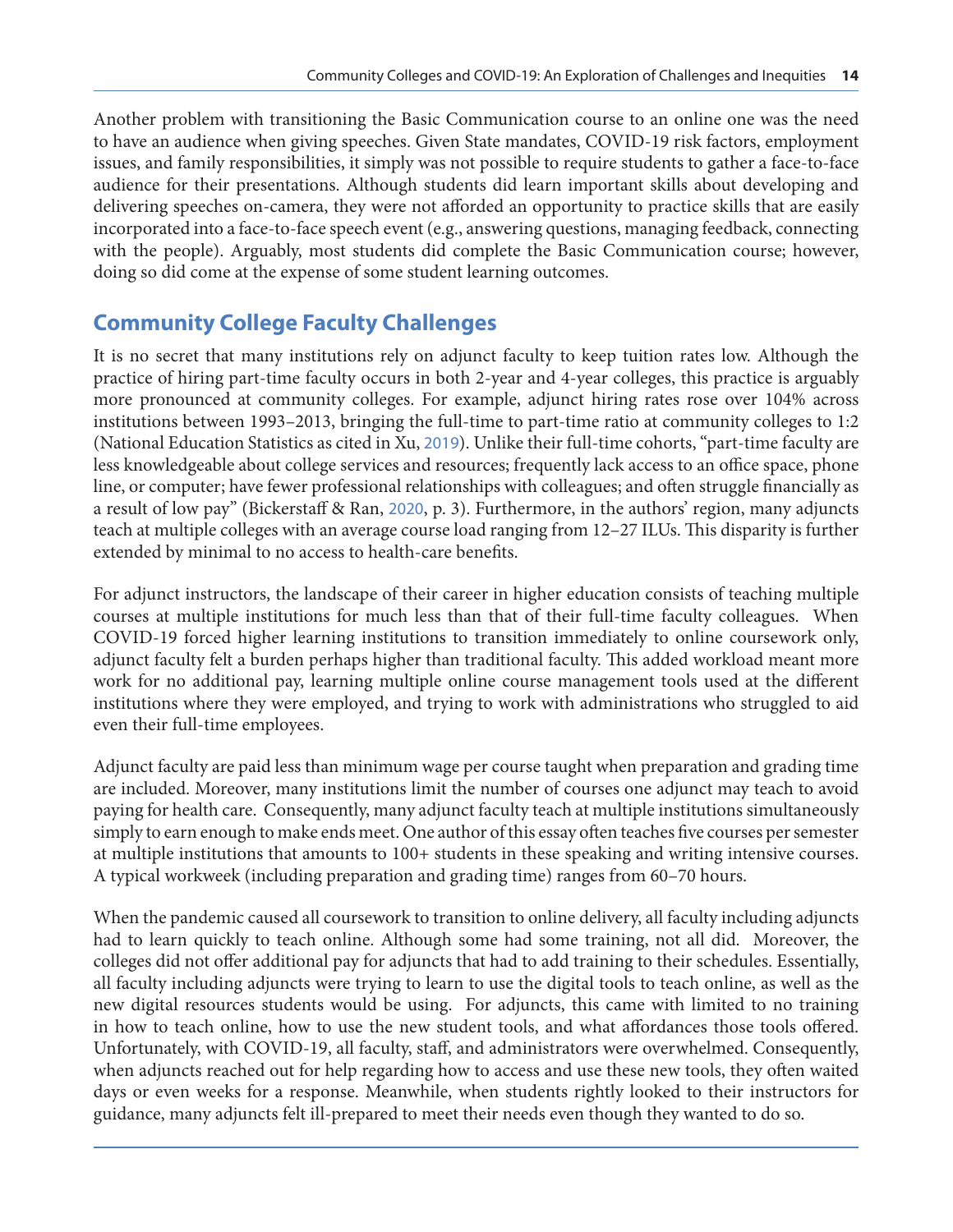To this end, students were having a difficult time managing challenges brought on with the pandemic. Thus, they begged for deadline extensions, offered multiple excuses for late work, and sought numerous exceptions to classroom rules. Admittedly, their lives had been turned upside down. However, these requests by so many students undoubtedly took a toll on the instructors. For instructors with policies not to accept late work, it was difficult to do so even when mandated by the institution. For instructors, the goal shifted from achieving student learning outcomes to merely getting students through the semester. Moreover, both students and faculty felt a strain on physical and mental health. Students reached out to faculty with questions at all hours of the day and night, and faculty felt obligated to answer as quickly as possible. This onus meant checking email at all hours and, when we took too long to respond, students reached out again, either to their instructor or to someone in a higher position. Worse yet, they stopped responding altogether. Instructors expressed stress about questions such as: Did I do everything I could? Did I say the right words to help my student? Is it my fault they are not responding? What if . . . what if . . . ? All faculty—not just adjuncts—were feeling the strain.

Faculty in general and adjunct faculty in particular complained about being overwhelmed, feeling inadequate, and experiencing mental and physical exhaustion . . . all for the same paycheck they had been receiving before the pandemic. Stress was at an all-time high for adjuncts trying to balance their own well-being with limited or no health care while, simultaneously, caring for the health, well-being, and success of their students.

COVID-19 changed the lives of most Americans. Those working as instructors in higher education were no exception. Students coped with issues related to internet access, employment, caregiving, and maintaining their own physical and mental health. Instructors had to quickly learn new ways of teaching and learning while trying to maintain their own physical and mental health. Adjunct faculty faced all these same challenges while working at multiple institutions, managing significant course loads, and earning substandard pay per course. Although the higher education landscape is likely to be forever changed by the pandemic, one thing did and will remain the same: the dedication of instructors to their students. Both full-time and adjunct instructors made the best of a terrible situation. Faculty are resilient as they strive tirelessly to teach students, mentor students, and foster student success. COVID-19 stripped many experiences from students and faculty during the spring 2020 semester, but COVID-19 also demonstrated how resilient faculty can be and are. That is a lesson for the ages.

#### **Implications and Suggestions**

As people discuss COVID-19, the tendency is to focus on the negative. However, that perspective is short-sighted. Although there were numerous challenges, students and faculty extended their knowledge and skill sets. For instance, digital communication improved. As faculty and students navigated email, WebEx, and Zoom they learned how to be appropriate and effective across platforms. Furthermore, communicating in these platforms fostered relationships despite continued campus closures. These relationships were and are important because through them, faculty learned about the inherent disparities students face. This realization led to the development of an equity task force on the authors' campus to improve teaching and learning.

College campuses will return to in-person learning. Yet, it would be a mistake to forget the lessons of the pandemic. Moving forward, equity work must continue. College administration should consider seminars where faculty and students can tell their pandemic stories. This opportunity could uncover